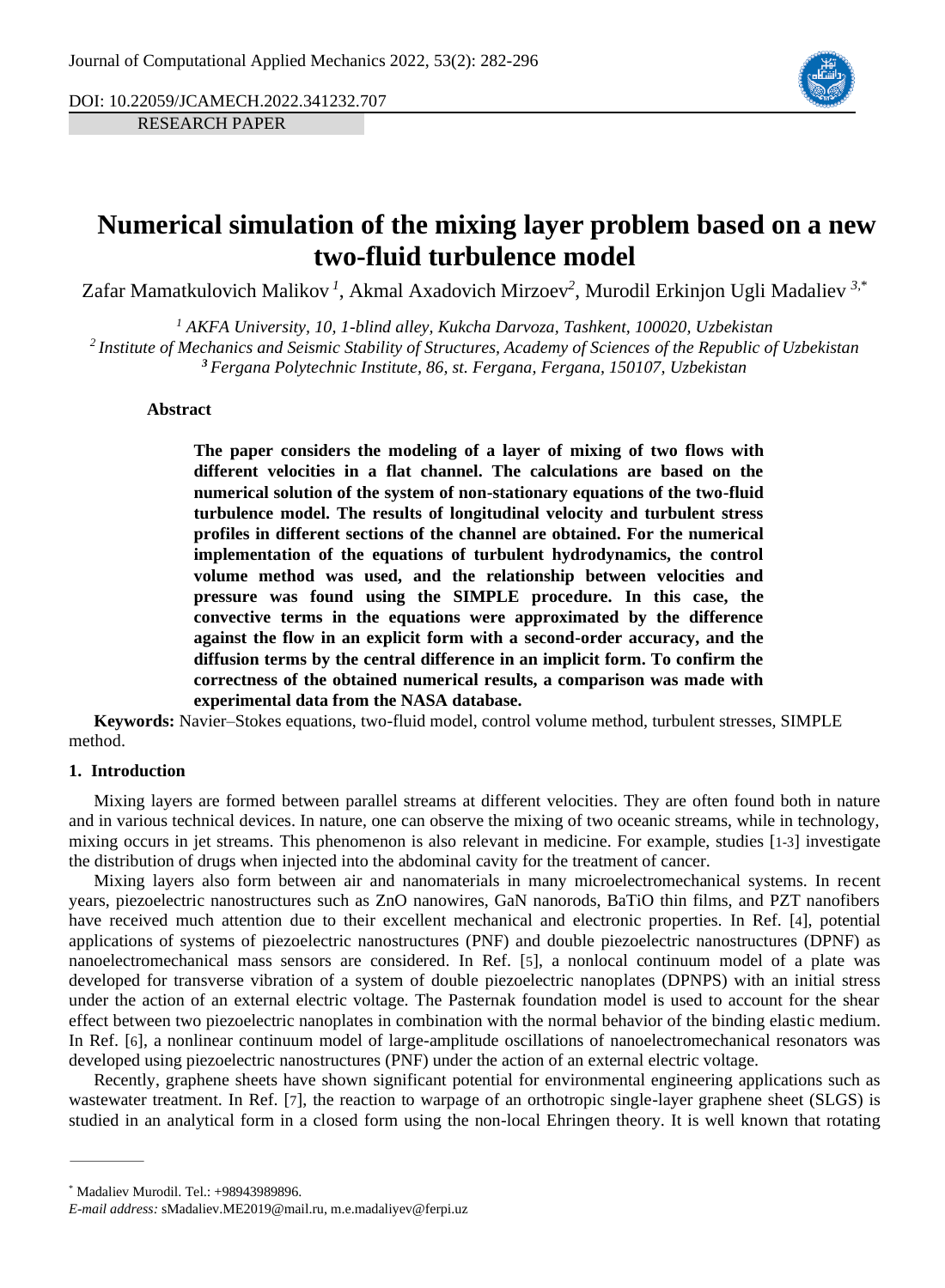nanobeams can have different dynamic and stable responses to different types of loads. In the study [[8](#page-12-5)], attention is focused on studying the influence of the magnetic field, surface energy, and compressive axial load on the dynamic and stable behavior of nanobeams. Using the nonlocal theory of elasticity, the influence of a small scale on the axial vibrations of a conical nanorod is studied. The theory of nonlocal elasticity is used to analyze the mechanical behavior of nanosized materials [[4-37](#page-12-1)].

The article [[30](#page-13-0)] presents a study of the buckling characteristics of nanosized rectangular plates under biaxial compression, taking into account thickness non-uniformity. Constitutive differential equations are derived on the basis of nonlocal continuum mechanics. Numerical solutions for buckling loads are obtained using the Galerkin method. In Refs. [[10](#page-12-6), [15](#page-13-1)], a non-local continuum model of nonlinear free oscillations of size-dependent magnetoelectroelastic nanoplates under the action of external electric and magnetic potentials was developed. The article [[20](#page-13-2)] presents a new explicit formula for the length-dependent persistent length of microtubules, taking into account surface effects. In addition, surface effects on the bending characteristics of microtubule systems in the viscoelastic surrounding cytoplasm are investigated using a modified Timoshenko bundle model.

Piezoelectric nanomaterials such as zinc oxide (ZnO) are low toxic and have many biomedical applications including optical imaging, drug delivery, biosensors, and biomechanical energy harvesting using hybrid nanogenerators. In Ref. [[14](#page-13-3)], vibration, warping, and intelligent control of microtubules (MT) embedded in an elastic medium in a thermal medium using a piezoelectric nanoshell (PNS) are studied. The buckling response of an orthotropic single layer graphene sheet (SLGS) is investigated using the theory of non-local elasticity. Linearly changing normal stresses act on two opposite edges of the plate. Small scale effects are taken into account. To derive the basic equations, the nonlocal Ehringen theory and the equilibrium equations of a rectangular plate are used [[31](#page-14-0)].

In Ref. [[16](#page-13-4)], a new size-dependent plate model was developed based on a higher-order non-local strain gradient theory. The influence of higher-order deformations in combination with non-local effects of higher and lower orders is taken into account. The presence of three different types of scale parameters in the formulation leads to a theory that is able to take into account both a decrease and an increase in the rigidity of structures at the nanolevel. The basic differential equations for the loss of stability of nanoplates resting on a two-parameter elastic foundation are derived using the principle of virtual work. In Refs. [[17](#page-13-5), [22](#page-13-6)], a model of a plate with a nonlocal higher-order strain gradient was developed for vibration of piezoelectric nanofilms (PNF) as nanoelectromechanical mass sensors. PNF, carrying many nanoparticles in any places, is subjected to thermoelectromechanical loads.

In Ref. [[23](#page-13-7)], the behavior of free vibrations of a rectangular graphene sheet under a shearing plane load is studied. The theory of non-local elasticity has been implemented to study the vibration analysis of orthotropic single layer graphene sheets (SLGS) subjected to in-plane shear loading. Using the principle of virtual work, the basic equations for rectangular nanoplates are derived. In Ref. [[24](#page-13-8)], the nonlocal theory of elasticity was implemented to study the shear buckling of orthotropic single-layer graphene sheets (SLGS) in a thermal medium.

In Ref. [[28](#page-13-9)], the behavior of free vibrations of a round and annular graphene sheet is studied. Using the non-local theory of elasticity, the basic equations for single-layer graphene sheets (SLGS) are derived, and the non-local parameter is included in the arguments of the Bessel functions.

In Ref. [[29](#page-13-10)], the behavior of free vibration of a round graphene sheet under a preload in the plane is studied. Using the theory of non-local elasticity and the theory of Kirchhoff plates, the basic equation is derived for singlelayer graphene sheets (SLGS).

Based on the nonlocal theory of elasticity of the strain gradient, the nonlinear free and forced oscillatory behavior of a porous functionally graded Euler-Bernoulli nanobeam [[12](#page-13-11)] subjected to mechanical and electrical loads was studied. It is assumed that the porous functionally graded (FG) nanobeam rests on a nonlinear foundation. In addition, it is assumed that the material properties of the nanobeam change in the thickness direction.

In Ref. [[25](#page-13-12)], the effect of temperature change on the oscillation frequency of a single-layer graphene sheet immersed in an elastic medium is studied. Using the non-local theory of elasticity, the basic equations for singlelayer graphene sheets are derived. Using the Levy and Navier solutions, analytical frequency equations for singlelayer graphene sheets are obtained.

The study [[11](#page-13-13)] investigates the nonlinear vibrational analysis of new generation nanostructures. The composite nanoplate is made from a functional grade (FG) core and two lipid layers on top and bottom of the FG core as face sheets. A nonlinear analysis of vibration in the presence of an external harmonic excitation force is investigated. The effect of porosity on the analysis of free and force vibrations of a composite nanoplate has been studied.

In Refs. [[18](#page-13-14), [35](#page-14-1)], the vibrational behavior of a rotating viscoelastic nanobeam embedded in a visco-Pasternak foundation was studied. The main equation is obtained using the theory of surface elasticity and non-local theory of elasticity. The influence of humidity on the oscillation frequencies of a viscoelastic nanobeam in a thermal medium has been studied.

Back in the 19th century, the classics proved that tangential discontinuities are unstable, which lead to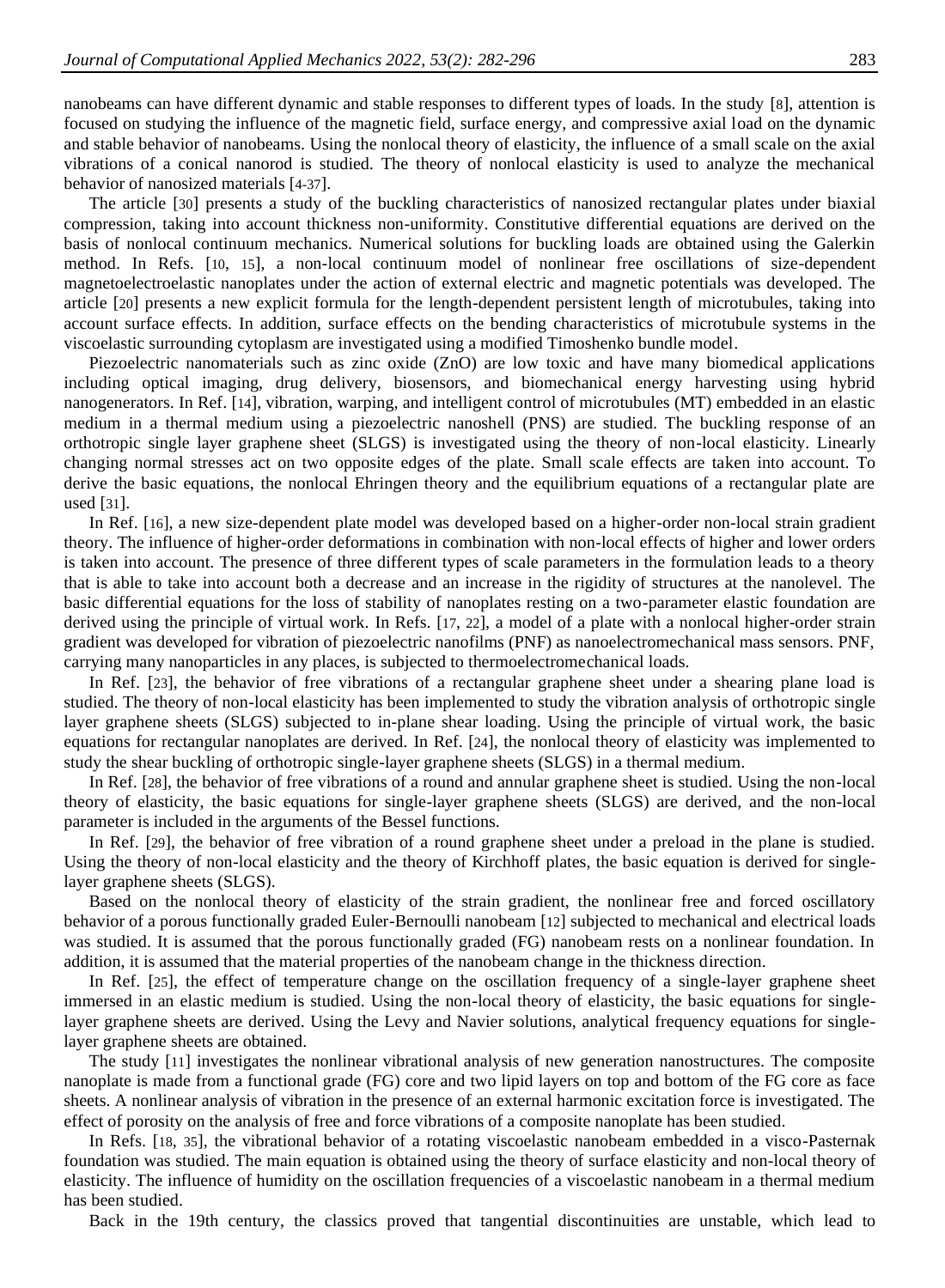turbulence. Therefore, this problem, despite its simplicity, is a rather difficult test problem for many turbulence models. It is known that at present there are many different semi-empirical models of turbulence. Despite their large number, there is still no universal turbulence model. Therefore, depending on the problem, one or another turbulence model is selected for numerical research. The NASA turbulence database [[38](#page-14-2), [39](#page-14-3)] provides a comparative analysis of various semi-empirical models. From this analysis, it can be concluded that the Spalart-Allmaras SA [[40](#page-14-4)] and Menter SST [[41](#page-14-5)] models have the highest rating. These models are highly rated because they are practical and capable of describing a wide range of turbulence problems with sufficiently high accuracy [[42](#page-14-6), [43](#page-14-7)].

Recently, the work of one of the authors of this article has been published, where a new turbulence model is proposed [[44](#page-14-8), [45](#page-14-9)]. The peculiarity of this model is that it is based on a new approach to the problem of turbulence. In this work, it is shown that a turbulent flow can be represented as a heterogeneous mixture of two fluids with different velocities. Therefore, the new model is named as the two-fluid turbulence model. The idea of representing a turbulent flow as a mixture of two fluids belongs to Spalding [[46](#page-14-10)]. However, in Spalding's two-fluid model, additional equations were used to search for turbulent parameters, which were obtained on the basis of various hypotheses. As a result, the number of equations to be solved doubled compared to conventional RANS models. This circumstance led to the fact that soon this model lost its attractiveness and was not widely used. As regards the mentioned new two-fluid model, it is a closed system of equations and the theory of kinetics and the Prandtl hypothesis are used to determine the main parameters of turbulence. Therefore, additional empirical equations are not involved. In Refs. [[44](#page-14-8), [45](#page-14-9)], a new model was used to study the flow around a plate, a free turbulent jet, and a rotating flow. It is shown that the new two-fluid turbulence model has high accuracy, is simple for solving engineering problems, and is able to adequately describe anisotropic turbulence. The paper also compares the results of other well-known Spalart models – Allmaras SA [[40](#page-14-4)], Menter SST [[41](#page-14-5)], and Reynolds stresses SSG LRR-RSM [[47](#page-14-11)]. Thus, the paper compares four models that belong to different classes. Menter's SST model is based on Kolmogorov's theory of the cascade transition of mechanical energy into turbulent energy. The Spalart-Allmaras SA model belongs to one-parameter models, where the transport equation for the modified turbulent viscosity is written. As for the Reynolds stress model SSG LRR-RSM, it does not use the Boussinesq hypothesis and writes its own equation for each turbulent stress tensor.

## **2. Setting the task**

A new two-fluid model for turbulent mixing of two flows in a flat channel is being validated. In addition, a study of the influence of numerical schemes on the solution of the problem is carried out. Thus, along with studying the structure of the flow after mixing two flows, the goal is also to test the effectiveness of finite difference schemes for calculating complex flows. For this purpose, explicit and semi-implicit numerical schemes against the flow were used [[48](#page-14-12)]. The obtained numerical results are compared with the experimental data from the NASA database [[38](#page-14-2)].

The experiment uses a 3 mm thick separation plate in a 300 mm wide tunnel (Fig. 1). The end of the plate is located at the point  $x = 0$ , and two fluid flows with different speeds merge below this point. The plate is modeled with a taper starting at  $x = -50$  mm and ending with a trailing edge thickness of 0.3 mm at  $x = 0$ . The channel length is  $x = 1800$  mm. The speed of the upper flow is  $U_1 = 41.54$  m/s and the lower flow is  $U_2 = 22.4$  m/s. The Reynolds number calculated from L=1 mm and the upper flow velocity was equal to 2900. In the experiment, the upper high-speed flow has a boundary layer thickness at  $x=-10$  mm (near the trailing edge of the plate) of about 9.6 mm and a pulse thickness of about 1 mm. The lower flow with a lower velocity has a boundary layer thickness of about 6.3 mm and a pulse thickness of about 0.73 mm [[49](#page-14-13)].

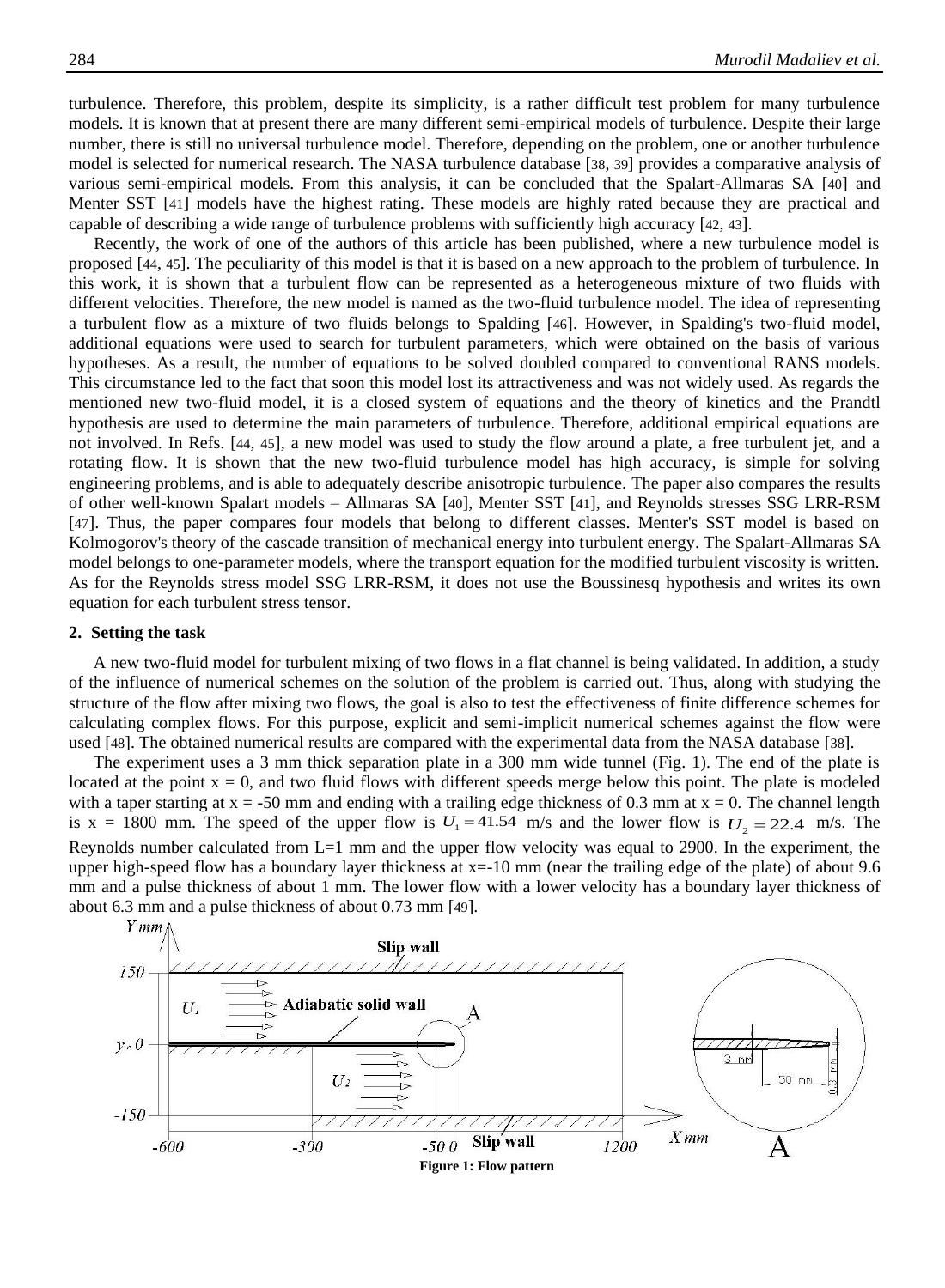#### **3. Two-fluid turbulence model**

The system of differential equations of the two-fluid turbulence model has the form [[44](#page-14-8)]:

$$
\begin{cases}\n\frac{\partial \overline{V_j}}{\partial x_j} = 0, \\
\frac{\partial \overline{V_i}}{\partial t} + \overline{V_j} \frac{\partial \overline{V_i}}{\partial x_j} + \frac{\partial \overline{p}}{\partial x_k} = \frac{\partial}{\partial x_j} \left[ v \left( \frac{\partial \overline{V_i}}{\partial x_j} + \frac{\partial \overline{V_j}}{\partial x_i} \right) - \mathcal{G}_j \mathcal{G}_i \right), \\
\frac{\partial \mathcal{G}_i}{\partial t} + \overline{V_j} \frac{\partial \mathcal{G}_i}{\partial x_j} = -\mathcal{G}_j \frac{\partial \overline{V_i}}{\partial x_j} + \frac{\partial}{\partial x_j} \left[ v_{ji} \left( \frac{\partial \overline{V_i}}{\partial x_j} + \frac{\partial \overline{V_j}}{\partial x_i} \right) \right] + F_{si} + F_{fi}, \\
v_{ji} = 3v + 2 \left| \frac{\mathcal{G}_i \mathcal{G}_j}{\det(\overline{V})} \right| \quad i \neq j, \qquad v_{ii} = 3v + \frac{1}{\mathrm{div}\,\overline{\mathcal{G}}} \left| \frac{\mathcal{G}_k \mathcal{G}_k}{\det(\overline{V})} \right| \frac{\partial \mathcal{G}_k}{\partial x_k}, \\
\vec{F}_f = -K_f \vec{\mathcal{G}}, \qquad \vec{F}_s = C_s \mathrm{rot}\vec{V} \times \vec{\mathcal{G}}.\n\end{cases}
$$
\n(1)

In the system of equations (1)  $V_i$ ,  $\mathcal{G}_i$  is, respectively, the averaged and relative velocities of the turbulent flow,  $\bar{p}$  is the averaged hydrostatic pressure,  $V$  is the molecular kinematic viscosity,  $V_{ji}$  is the effective molar viscosity,  $F_{si}$  is the transverse Saffmen force due to the shear velocity field,  $F_{fi}$  is the friction force,  $\rho$  density,  $C_s = 0.2$ empirical coefficient. The forces of interaction between two fluids arise as a result of the relative motion of fluids and are determined by the expressions:

$$
\vec{F}_s = C_s \text{rot}\overline{\vec{V}} \times \vec{\mathcal{G}}, \qquad \vec{F}_i = -K_f \vec{\mathcal{G}}, \tag{2}
$$

where  $K_f$  is the coefficient of friction, which is determined by the expression:

$$
K_f = C_1 \lambda_{\text{max}} + C_2 \frac{\left| \vec{d} \cdot \vec{\mathcal{G}} \right|}{d^2}.
$$
 (3)

Here  $d$  is the nearest distance to a solid wall,  $\lambda_{\text{max}}$  is the largest root of the characteristic equation:

$$
\det(A - \lambda E) = 0,\tag{4}
$$

where  $\vec{A}$  is the matrix:

$$
A = \begin{vmatrix} -\frac{\partial \overline{V_1}}{\partial x_1} & -\frac{\partial \overline{V_1}}{\partial x_2} - C_s \zeta_3 & -\frac{\partial \overline{V_1}}{\partial x_3} + C_s \zeta_2 \\ -\frac{\partial \overline{V_2}}{\partial x_1} + C_s \zeta_3 & -\frac{\partial \overline{V_2}}{\partial x_2} & -\frac{\partial \overline{V_2}}{\partial x_3} - C_s \zeta_1 \\ -\frac{\partial \overline{V_3}}{\partial x_1} - C_s \zeta_2 & -\frac{\partial \overline{V_3}}{\partial x_2} + C_s \zeta_1 & -\frac{\partial V_3}{\partial x_3} \end{vmatrix}
$$
(5)

and  $\vec{\zeta} = \text{rot}\vec{V}$ .

In (3), the first term is the coefficient of friction due to the vortex motion of the flow, and the second takes into account the influence of the wall.

As can be seen from system (1), the first two equations are analogous to the system of Navier-Stokes equations averaged over Reynols. However, in the Reynolds equations, turbulent stresses are unknown. Consequently, the Reynolds equations are not closed, and for closing it is necessary to involve various hypotheses. As for the two-fluid approach, it gives a closed system of equations. Because for each unknown speed, an equation of motion is derived. The main difference between the two approaches is that they are based on different concepts. Reynolds' approach is based on the following hypotheses: 1) the turbulent flow velocity consists of the average and fluctuating velocities; 2) turbulent flow is described by the Navier-Stokes equation. It can be seen from these conditions that they are insufficient from the point of view of mathematics to describe turbulence. Because, based on the first hypothesis, two unknown speeds are introduced, and only one equation is used. Reynolds' first hypothesis can now be considered experimentally confirmed. As for the second, it has not yet been proven.

For the two-fluid approach, the main conditions are the first hypothesis of Reynolds and the fact that molar transfers of momentum and substances occur in a turbulent flow. In Ref. [[44](#page-14-8)], based on the first Reynolds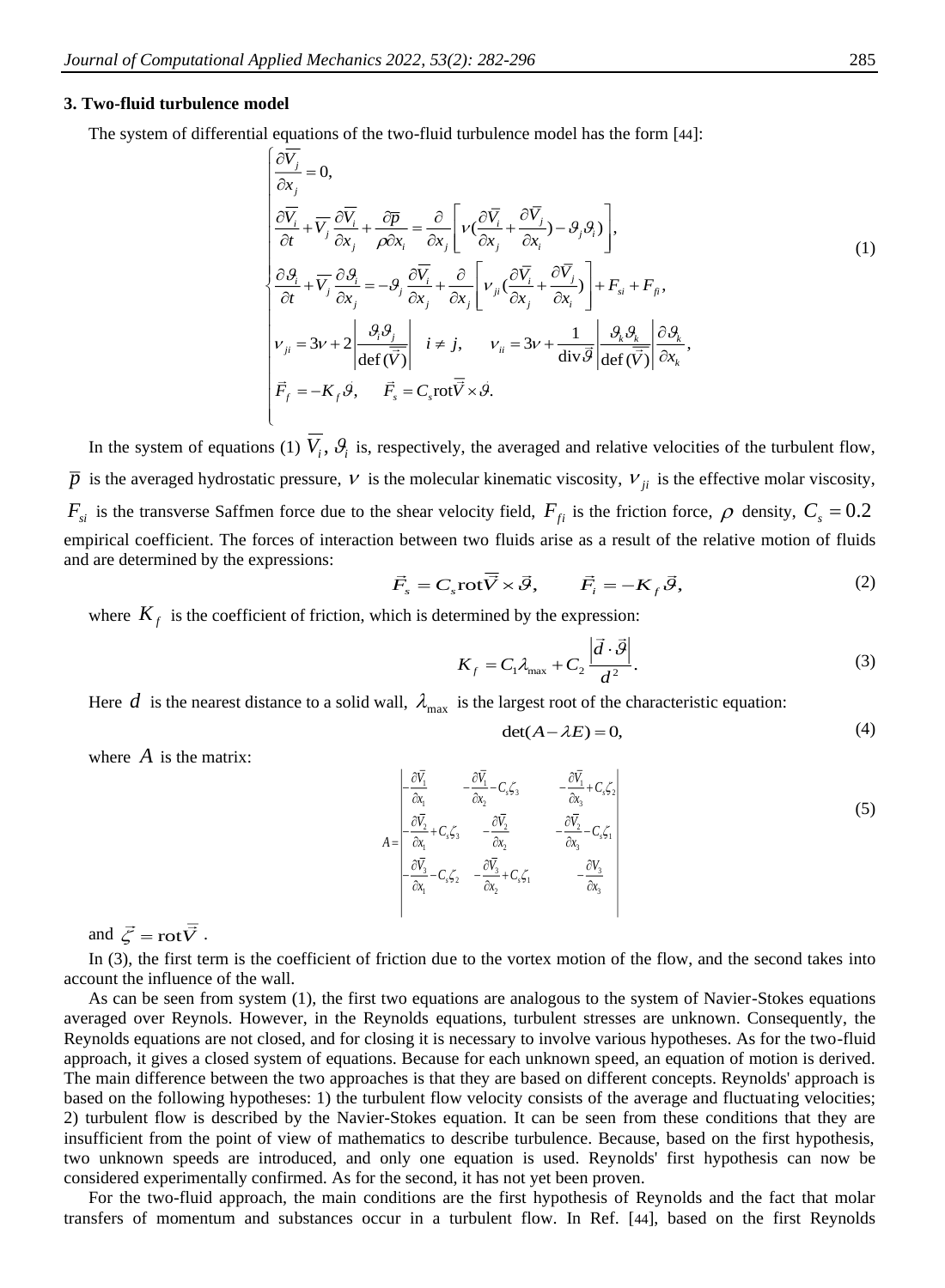hypothesis, the possibility of representing a turbulent flow as a heterogeneous mixture of two fluids was shown. These fluids do not fluctuate and fluctuations in velocity are due to the chaotic distribution of the volumes of these fluids. Those. the fluctuating parameter is the volume fraction of fluids in a given elementary volume and the timeaveraged values of which are equal to 0.5. Therefore, writing the equations of motion for the first and second fluids, taking into account the interaction forces, after averaging over time, we obtain a system of turbulence equations in the two-fluid approach.

The system of equations of the two-fluid turbulence model (1) in Cartesian coordinates for the two-dimensional e can be written as:<br>  $\left[\frac{\partial U}{\partial t} + U \frac{\partial U}{\partial t} + V \frac{\partial U}{\partial t} - V \frac{\partial^2 U}{\partial t} - V \frac{\partial^2 U}{\partial t} - V \frac{\partial^2 U}{\partial t} - V \frac{\partial^2 U$ case can be written as:

Hint the interaction forces, after averaging over time, we obtain a system of introduce equations in

\nfor each.

\nof equations of the two-fluid turbulence model (1) in Cartesian coordinates for the two-dimensional

\nen as:

\n
$$
\left(\frac{\partial U}{\partial t} + U \frac{\partial U}{\partial x} + V \frac{\partial U}{\partial y} + \frac{\partial p}{\partial x} = \nu \left(\frac{\partial^2 U}{\partial y^2} + \frac{\partial^2 U}{\partial x^2}\right) - \frac{\partial \partial u}{\partial y} - \frac{\partial u u}{\partial x},
$$
\n
$$
\frac{\partial V}{\partial t} + U \frac{\partial V}{\partial x} + V \frac{\partial V}{\partial y} + \frac{\partial p}{\partial y} = \nu \left(\frac{\partial^2 V}{\partial y^2} + \frac{\partial^2 V}{\partial x^2}\right) - \frac{\partial \partial \partial}{\partial y} - \frac{\partial u \partial}{\partial x},
$$
\n(6)

\n
$$
\frac{\partial u}{\partial t} + U \frac{\partial u}{\partial x} + V \frac{\partial u}{\partial y} = -\frac{\partial U}{\partial x} u - \frac{\partial U}{\partial y} \partial + C_s \left(\frac{\partial U}{\partial y} - \frac{\partial V}{\partial x}\right) \partial + \frac{\partial}{\partial x} \left(2v_{xx} \frac{\partial u}{\partial x}\right) + \frac{\partial}{\partial y} \left(v_{xy} \left(\frac{\partial u}{\partial y} + \frac{\partial \partial}{\partial x}\right)\right) - K_f u,
$$
\n
$$
\frac{\partial \partial}{\partial t} + U \frac{\partial \partial}{\partial x} + V \frac{\partial \partial}{\partial y} = -\frac{\partial V}{\partial y} \partial - \frac{\partial V}{\partial x} u - C_s \left(\frac{\partial U}{\partial y} - \frac{\partial V}{\partial x}\right) u + \frac{\partial}{\partial x} \left(v_{xy} \left(\frac{\partial \partial}{\partial x} + \frac{\partial u}{\partial y}\right)\right) + \frac{\partial}{\partial y} \left(2v_{yy} \frac{\partial \partial}{\partial y}\right) - K_f \partial,
$$
\n
$$
\frac{\partial U}{\partial x} + \frac{\partial V}{\partial y} = 0,
$$
\n(6)

Here

$$
v_{xx} = v_{yy} = 3v + 2 \frac{S}{\text{defV}}, \quad v_{xy} = 3v + 2 \left| \frac{u\theta}{\text{defV}} \right|, \quad \text{defV} = \sqrt{\left( \frac{\partial U}{\partial y} + \frac{\partial V}{\partial x} \right)^2 + 2 \left( \frac{\partial U}{\partial x} \right)^2 + 2 \left( \frac{\partial V}{\partial y} \right)^2}, \quad (7)
$$
\n
$$
S = \frac{u^2 J_x + \theta^2 J_y}{J_x + J_y}, \quad J_x = \left| \frac{\partial u}{\partial x} \right|, \quad J_y = \left| \frac{\partial \theta}{\partial y} \right|, \quad C_z = 0.2, \quad K_f = C_1 \lambda_{\text{max}} + C_2 \frac{|\mathbf{d} \cdot \mathbf{v}|}{d^2}.
$$

In the above equations,  $U, V$  are, respectively, the longitudinal and transverse components of the averaged flow velocity vector, u,  $\mathcal{G}$  are similar relative velocities,  $V_{xx}$ ,  $V_{yy}$ ,  $V_{xy}$  are effective molar viscosities, d is the nearest distance to a solid wall.

To determine the coefficient of friction, we make the characteristic equation (6):

$$
\begin{vmatrix} -\lambda - \frac{\partial U}{\partial x} & -\frac{\partial U}{\partial y} + C_s \left( \frac{\partial U}{\partial y} - \frac{\partial V}{\partial x} \right) \\ -\frac{\partial V}{\partial x} - C_s \left( \frac{\partial U}{\partial y} - \frac{\partial V}{\partial x} \right) & -\lambda - \frac{\partial V}{\partial y} \end{vmatrix} = 0.
$$
 (8)

From equation (8) we find the largest real root:

$$
\lambda_{\max} = \sqrt{D} \quad \text{if} \quad D > 0 \tag{9}
$$
\n
$$
\lambda_{\max} = 0 \quad \text{if} \quad D < 0 \tag{9}
$$
\n
$$
D = \frac{\partial U}{\partial y} \frac{\partial V}{\partial x} - \frac{\partial U}{\partial x} \frac{\partial V}{\partial y} + C_s (1 - C_s) \left[ \frac{\partial U}{\partial y} - \frac{\partial V}{\partial x} \right]^2
$$

## **4. Calculated grids**

It is known that large velocity gradients occur in the mixing layers and near solid walls. In the problem under consideration, the processes occurring in the mixing layer of two streams are of great importance [[50](#page-14-14)]. Therefore, in this study, a condensed computational grid was used, which is shown in Fig. 2. For the numerical implementation of the task, the computational domain is divided into three sections (Fig. 2).

As can be seen from Fig. 2, the grid was condensed in the central part of sections A, B, C and also in the section  $x = 0$ . To do this, the transformation of coordinate systems is used  $(x, y) \rightarrow (\xi, \eta)$ .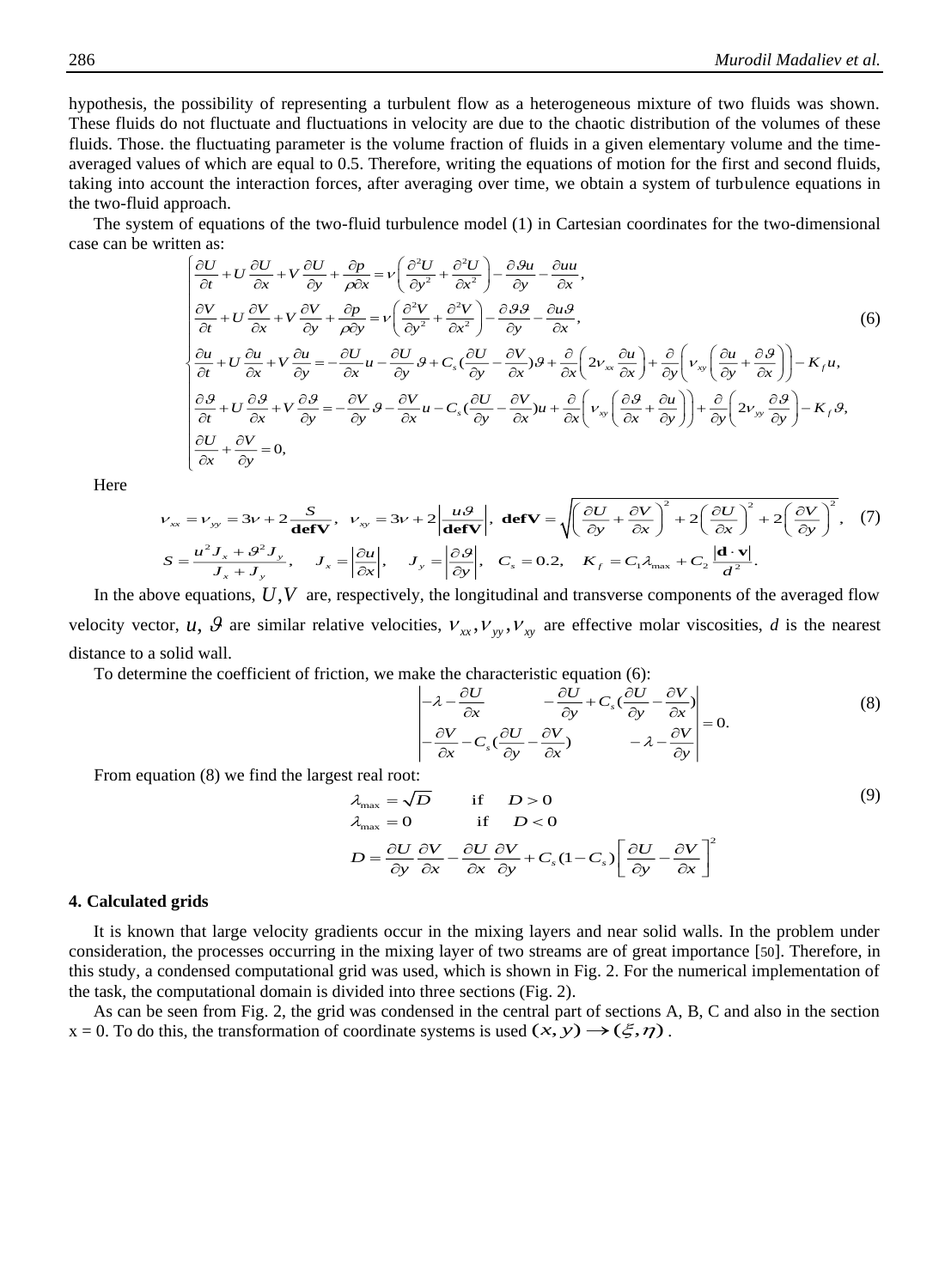

In the central section A, B, C, the following Y-coordinate transformation was used

$$
\eta = y_c \left\{ 1 + \frac{\sin[\tau(y - B)]}{\sin(\tau B)} \right\},\tag{10}
$$

Here

$$
B = \frac{1}{2\tau} \ln \left[ \frac{1 + (e^{\tau} - 1)(y_c / h)}{1 + (e^{-\tau} - 1)(y_c / h)} \right], \ 0 < \tau < \infty. \tag{11}
$$

τ- a stretching parameter that varies from zero to large values.

In sections A and B, at  $x=0$ , the X coordinate transformation is used.

$$
\xi = \alpha + (1 - \alpha) \frac{\ln\left(\left[\beta + \left[x(2\alpha + 1)/L\right] - 2\alpha\right] / \left\{\beta - \left[x(2\alpha + 1)/L\right] + 2\alpha\right\}\right)}{\ln\left[\left(\beta + 1\right) / \left(\beta - 1\right)\right]}.
$$
\n(12)

This transformation at  $\alpha = 0$  allows you to grind the calculated grid in the section  $x = 0$ . The  $\beta$ parameter is about 1 and regulates the degree of grinding. The work uses the value  $\beta = 1.054$ .

In section C, the X-coordinate transformation is used in the section  $x = 0$ .

$$
\xi = 1 - \frac{\ln\left(\left\{\beta + 1 - x/\mathbf{M}\right\}/\left\{\beta - 1 + x/\mathbf{M}\right\}\right)}{\ln\left[\left(\beta + 1\right)/\left(\beta - 1\right)\right]}, \quad 1 < \beta < \infty. \tag{13}
$$

The value is also used here  $\beta = 1.054$ . The number of grids of calculation nodes on site A is 100×80, on site B is  $50\times80$  and on site C is  $200\times164$ .

The system of equations (6) after the transformation of coordinates in dimensionless parameters has the form:

$$
\begin{cases}\n\frac{\partial U}{\partial t} + U \frac{\partial \xi}{\partial x} \frac{\partial U}{\partial \xi} + V \frac{\partial \eta}{\partial y} \frac{\partial U}{\partial \eta} + \frac{\partial \xi}{\partial x} \frac{\partial \rho}{\partial \xi} = \frac{1}{\text{Re}} \left( \left( \frac{\partial \xi}{\partial x} \right)^2 \frac{\partial U}{\partial \xi^2} + \left( \frac{\partial \eta}{\partial y} \right)^2 \frac{\partial^2 U}{\partial \eta^2} \right) - \frac{\partial \xi}{\partial x} \frac{\partial u u}{\partial \xi} - \frac{\partial \eta}{\partial y} \frac{\partial u \partial}{\partial \eta}; \\
\frac{\partial V}{\partial t} + U \frac{\partial \xi}{\partial x} \frac{\partial V}{\partial \xi} + V \frac{\partial \eta}{\partial y} \frac{\partial V}{\partial \eta} + \frac{\partial \eta}{\rho \partial y} \frac{\partial \rho}{\partial \eta} = \frac{1}{\text{Re}} \left( \left( \frac{\partial \xi}{\partial x} \right)^2 \frac{\partial V}{\partial \xi^2} + \left( \frac{\partial \eta}{\partial y} \right)^2 \frac{\partial^2 V}{\partial \eta^2} \right) - \frac{\partial \xi}{\partial x} \frac{\partial u \partial}{\partial \xi} - \frac{\partial \eta}{\partial y} \frac{\partial \partial \theta}{\partial \eta}; \\
\frac{\partial u}{\partial t} + U \frac{\partial \xi}{\partial x} \frac{\partial u}{\partial \xi} + V \frac{\partial \eta}{\partial y} \frac{\partial u}{\partial \eta} = - \left( u \frac{\partial \xi}{\partial x} \frac{\partial U}{\partial \xi} + g \frac{\partial \eta}{\partial y} \frac{\partial U}{\partial \eta} \right) + C_s \left( - \left( \frac{\partial \xi}{\partial x} \frac{\partial V}{\partial \xi} - \frac{\partial \eta}{\partial y} \frac{\partial U}{\partial \eta} \right) \right) + \frac{\partial \xi}{\partial x} \frac{\partial}{\partial \xi} \left( 2v_{xx} \left( \frac{\partial \xi}{\partial x} \frac{\partial u}{\partial \xi} \right) + \frac{\partial \eta}{\partial y} \frac{\partial}{\partial \eta} \left( v_{xy} \left( \frac{\partial \eta}{\partial x} \frac{\partial u}{\partial \xi} - \frac{\partial \eta}{\partial y} \frac{\partial U}{\partial \eta} \right) \right) + \frac{\partial \
$$

Here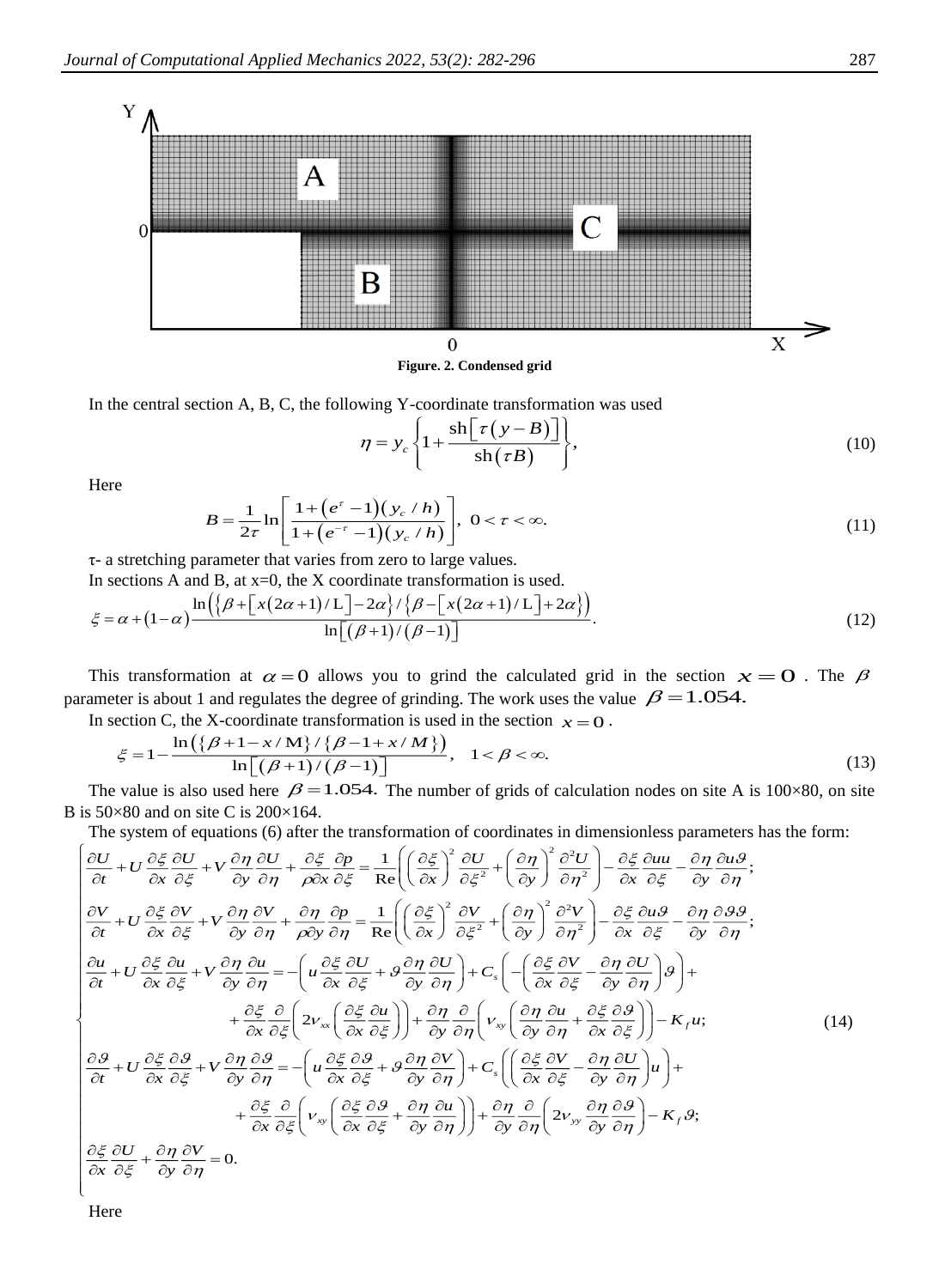$$
v_{xx} = v_{yy} = \frac{3}{\text{Re}} + 2\frac{S}{|\text{defV}|}, \quad v_{xy} = \frac{3}{\text{Re}} + 2\left|\frac{u\mathcal{G}}{\text{defV}}\right|, \quad S = \frac{u^2 J_x + \mathcal{G}^2 J_y}{J_x + J_y}, \quad J_x = \left|\frac{\partial \xi}{\partial x} \frac{\partial u}{\partial \xi}\right|, \quad J_y = \left|\frac{\partial \eta}{\partial y} \frac{\partial \mathcal{G}}{\partial \eta}\right|,
$$
\n
$$
|\text{defV}| = \sqrt{2\left(\left(\frac{\partial \xi}{\partial x} \frac{\partial U}{\partial \xi}\right)^2 + \left(\frac{\partial \eta}{\partial y} \frac{\partial V}{\partial \eta}\right)^2\right) + \left(\frac{\partial \xi}{\partial x} \frac{\partial V}{\partial \xi} + \frac{\partial \eta}{\partial y} \frac{\partial U}{\partial \eta}\right)^2} C_s = 0.2, \quad K_f = C_1 \lambda_{\text{max}} + C_2 \frac{|\text{d} \cdot \text{v}|}{d^2} \tag{15}
$$

The system of equations (6, 14) can be represented in matrix form:

$$
\frac{\partial \Phi}{\partial t} + U \frac{\partial \Phi}{\partial x} + V \frac{\partial \Phi}{\partial y} = \frac{\partial}{\partial x} \left( A \frac{\partial \Phi}{\partial x} \right) + \frac{\partial}{\partial y} \left( B \frac{\partial \Phi}{\partial y} \right) + \Pi^{\Phi}.
$$
\n(16)

Here

$$
\Phi = \begin{pmatrix} U \\ V \\ u \\ g \end{pmatrix}, A = \begin{pmatrix} \frac{1}{Re} \\ \frac{1}{Re} \\ \frac{2v_{xy}}{v_{xy}} \end{pmatrix}, B = \begin{pmatrix} \frac{1}{Re} \\ \frac{1}{Re} \\ \frac{v_{xy}}{v_{xy}} \end{pmatrix}, \Pi^{\Phi} = \begin{pmatrix} -\frac{\partial p}{\partial x} - \frac{\partial 3u}{\partial y} - \frac{\partial u u}{\partial x} \\ -\left(u\frac{\partial U}{\partial x} + g\frac{\partial U}{\partial y}\right) + \frac{\partial}{\partial y}\left(v_{xy}\left(\frac{\partial g}{\partial x}\right)\right) + C_{s}\left(-\left(\frac{\partial V}{\partial x} - \frac{\partial U}{\partial y}\right)g\right) - K_{f}u \\ -\left(u\frac{\partial V}{\partial x} + g\frac{\partial V}{\partial y}\right) + \frac{\partial}{\partial x}\left(v_{xy}\left(\frac{\partial u}{\partial y}\right)\right) + C_{s}\left(\left(\frac{\partial V}{\partial x} - \frac{\partial U}{\partial y}\right)u\right) - K_{f}u \end{pmatrix}
$$

The system of equations (14) was reduced to a dimensionless form by correlating all velocities to the average velocity at the inlet of the upper stream, and spatial dimensions to the height of the channel. The Reynolds number was  $Re<sub>H</sub> = 415400$ . At the entrance to the computational domain, an experimental velocity profile was set, as well as initial dimensionless perturbations of relative velocities  $u = 0.02$ ,  $\theta = 0$ . Adhesion conditions were set on the walls. At the output  $x=1200$  mm, extrapolation conditions of the second order of accuracy were set [[10](#page-12-6)].

## **5. Numerical schemes**

#### *5.1. Explicit Upwind Scheme-(EUS)*

In computational physics, anti-flow schemes denote a class of numerical discretization method for solving hyperbolic partial differential equations. Anti-flow schemes use an adaptive or solution-sensitive finite difference pattern to numerically simulate the direction of information propagation in the flow field. In the schemes against the flow, an attempt is made to discredit partial differential equations of hyperbolic type using a difference shifted in the direction determined by the sign of the characteristic velocities against the flow. This method is especially convenient for solving nonlinear partial differential equations, such as the Euler and Navier-Stokes equations. An explicit scheme against the flow can be represented as:

$$
\frac{\Phi_{i,j}^{n+1} - \Phi_{i,j}^{n}}{\Delta t} + \frac{\left(F_e + |F_e|\right)\Phi_{i+1,j}^{n} + \left(|F_e| + |F_w| + F_e - F_w\right)\Phi_{i,j}^{n} - \left(F_w + |F_w|\right)\Phi_{i-1,j}^{n}}{2\Delta x} + \frac{\Phi_{i,j+1}^{n}\left(F_n - |F_n|\right) + \Phi_{i,j}^{n}\left(\left(|F_n| + F_n\right) + \left(|F_s| - F_s\right)\right) - \Phi_{i,j-1}^{n}\left(|F_s| + F_s\right)}{2\Delta y} = \frac{1}{\text{Re}}\left(\frac{\Phi_{i+1,j}^{n} - 2\Phi_{i,j}^{n} + \Phi_{i-1,j}^{n}}{\Delta x^2} + \frac{\Phi_{i,j+1}^{n} - 2\Phi_{i,j}^{n} + \Phi_{i,j-1}^{n}}{\Delta y^2}\right) - \Pi^{\Phi}
$$
\n
$$
F = \frac{\left(U_{i+1,j}^{n} + U_{i,j}^{n}\right)}{2\Delta x}, \quad F = \frac{\left(U_{i,j}^{n} + U_{i-1,j}^{n}\right)}{2\Delta x}.
$$
\n(17)

Here

Here  
\n
$$
F_e = \frac{\left(U_{i+1,j}^n + U_{i,j}^n\right)}{2}, \quad F_w = \frac{\left(U_{i,j}^n + U_{i-1,j}^n\right)}{2},
$$
\n
$$
F_n = \frac{\left(V_{i,j+1}^n + V_{i,j}^n\right)}{2}, \quad F_s = \frac{\left(V_{i,j}^n + V_{i,j-1}^n\right)}{2}.
$$
\nThis scheme has first-order accuracy in time and space. Therefore, the approximation error is equal to

 $O((\Delta t), (\Delta y))$ . The stability condition is  $\left(\frac{U_{\text{max}}\Delta t}{\Delta t} + \frac{V_{\text{max}}\Delta t}{\Delta t}\right) \leq 1$  $\left(\frac{U_{\max} \Delta t}{\Delta x} + \frac{V_{\max} \Delta t}{\Delta y}\right) \le$ .

Integration was carried out in time steps  $\Delta t \leq 0.0005$ .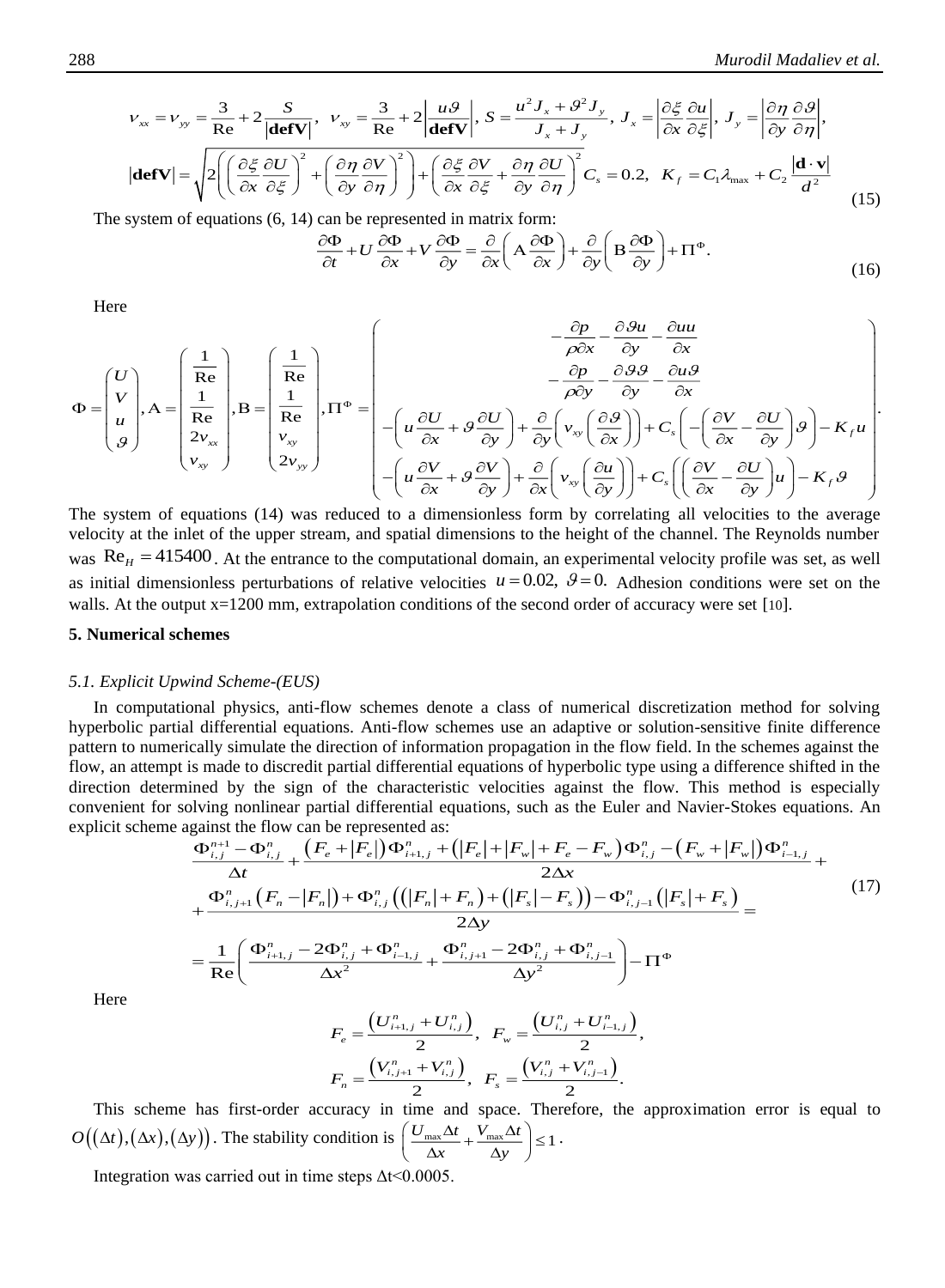## *5.2. Semi-Implicit Upwind Scheme-(SIUS)*

The paper uses a semi-implicit scheme against the flow, which is a two-step scheme and is similar to the Peaceman-Rachford scheme. In this scheme, all convective terms in the hydrodynamic equations were approximated against the flow as in the explicit scheme, and diffusion terms in a semi-implicit form as in the Peaceman-Rachford scheme [[51](#page-14-15)]:

Step 1

$$
\frac{\overline{\Phi}_{i,j}^{n+1} - \Phi_{i,j}^{n}}{\Delta t} + \frac{\left(F_e + |F_e|\right)\overline{\Phi}_{i+1,j}^{n+1} + \left(|F_e| + |F_w| + F_e - F_w\right)\overline{\Phi}_{i,j}^{n+1} - \left(F_w + |F_w|\right)\overline{\Phi}_{i-1,j}^{n+1}}{2\Delta x} + \frac{\Phi_{i,j+1}^{n}\left(F_n - |F_n|\right) + \Phi_{i,j}^{n}\left(\left(|F_n| + F_n\right) + \left(|F_s| - F_s\right)\right) - \Phi_{i,j-1}^{n}\left(|F_s| + F_s\right)}{2\Delta y} = \frac{1}{\text{Re}}\left(\frac{\overline{\Phi}_{i+1,j}^{n+1} - 2\overline{\Phi}_{i,j}^{n+1} + \overline{\Phi}_{i-1,j}^{n+1}}{\Delta x^2} + \frac{\Phi_{i,j+1}^{n} - 2\Phi_{i,j}^{n} + \Phi_{i,j-1}^{n}}{\Delta y^2}\right) - \Pi^{\Phi}\n\tag{18}
$$

Here

$$
F_e = \frac{\left(U_{i+1,j}^n + U_{i,j}^n\right)}{2}, \quad F_w = \frac{\left(U_{i,j}^n + U_{i-1,j}^n\right)}{2},
$$

$$
F_n = \frac{\left(V_{i,j+1}^n + V_{i,j}^n\right)}{2}, \quad F_s = \frac{\left(V_{i,j}^n + V_{i,j-1}^n\right)}{2}.
$$

Step 2

$$
\frac{\Phi_{i,j}^{n+1} - \overline{\Phi}_{i,j}^{n+1}}{\Delta t} + \frac{\left(F_e + |F_e|\right)\overline{\Phi}_{i+1,j}^{n+1} + \left(|F_e| + |F_w| + F_e - F_w\right)\overline{\Phi}_{i,j}^{n+1} - \left(F_w + |F_w|\right)\overline{\Phi}_{i-1,j}^{n+1}}{2\Delta x} + \frac{\Phi_{i,j+1}^{n+1}\left(F_n - |F_n|\right) + \Phi_{i,j}^{n+1}\left(\left(|F_n| + F_n\right) + \left(|F_s| - F_s\right)\right) - \Phi_{i,j-1}^{n+1}\left(|F_s| + F_s\right)}{2\Delta y} = \frac{1}{\text{Re}} \left(\frac{\overline{\Phi}_{i+1,j}^{n+1} - 2\overline{\Phi}_{i,j}^{n+1} + \overline{\Phi}_{i-1,j}^{n+1}}{\Delta x^2} + \frac{\Phi_{i,j+1}^{n+1} - 2\Phi_{i,j}^{n+1} + \Phi_{i,j-1}^{n+1}}{\Delta y^2}\right) - \Pi^{\Phi}\n\tag{19}
$$

Here

$$
F_e = \frac{(\overline{U}_{i+1,j}^n + \overline{U}_{i,j}^n)}{2}, \ \ F_w = \frac{(\overline{U}_{i,j}^n + \overline{U}_{i-1,j}^n)}{2},
$$
  

$$
F_n = \frac{(\overline{V}_{i,j+1}^n + \overline{V}_{i,j}^n)}{2}, \ \ F_s = \frac{(\overline{V}_{i,j}^n + \overline{V}_{i,j-1}^n)}{2}.
$$

The scheme used has an approximation error of  $O((\Delta t), (\Delta x), (\Delta y))$  To determine the unknown  $\Phi_{i+1,j}^{n+1}, \Phi_{i-1,j}^{n+1}, \Phi_{i,j+1}^{n+1}, \Phi_{i,j-1}^{n+1}$ , a sweep method was used. The integration was carried out in time steps  $\Delta t < 0.05$ .

#### **6. Solution method**

The finite volume method is used for the numerical solution of the system of initial nonstationary equations (14). For the numerical realization of the equations, a staggered calculation scheme is used, where the velocity and pressure components are determined at various nodes. The SIMPLE method was used to correct averaged velocities through pressures [[52](#page-14-16)].

## **7. Results of numerical experiments and their discussion**

Figure 3 shows graphs in different channel sections for dimensionless longitudinal velocity based on the results of a two-fluid turbulence model using various numerical schemes. Experimental data are also provided for comparison. The figures show the profiles of the axial U-component of the velocity in different sections of the channel. Here U1=22.40 m/s,  $\Delta U$ =19.14 m/s and  $\delta w$ =13.771 mm at x=200 mm,  $\delta w$ =35.894 mm at x=650 mm,  $\delta$ w=50.547 mm at x=950mm.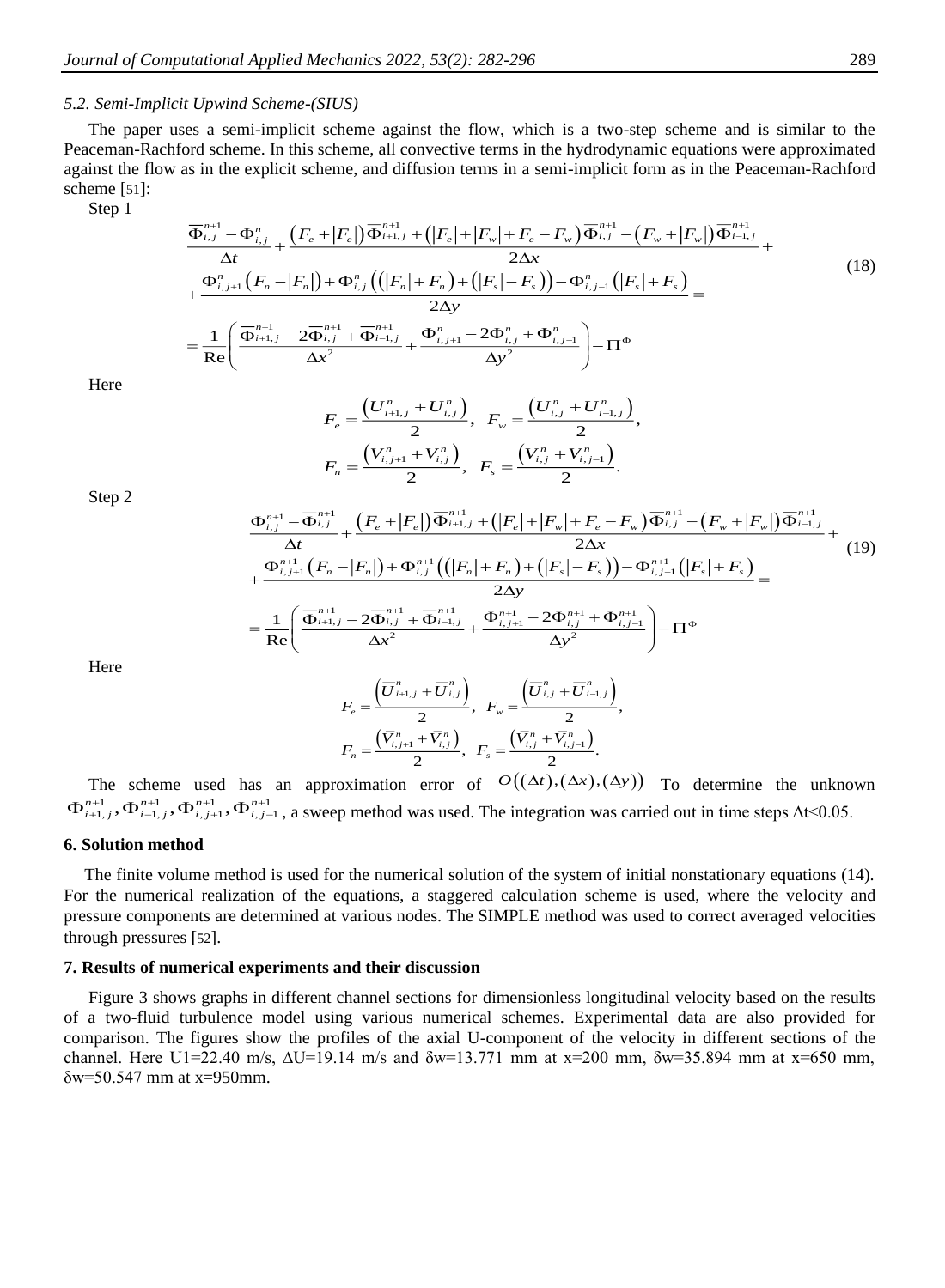

**Figure. 3. Profiles of dimensionless axial velocity at different channel sections** Figure 4 shows the profiles of turbulent stress in various cross sections.

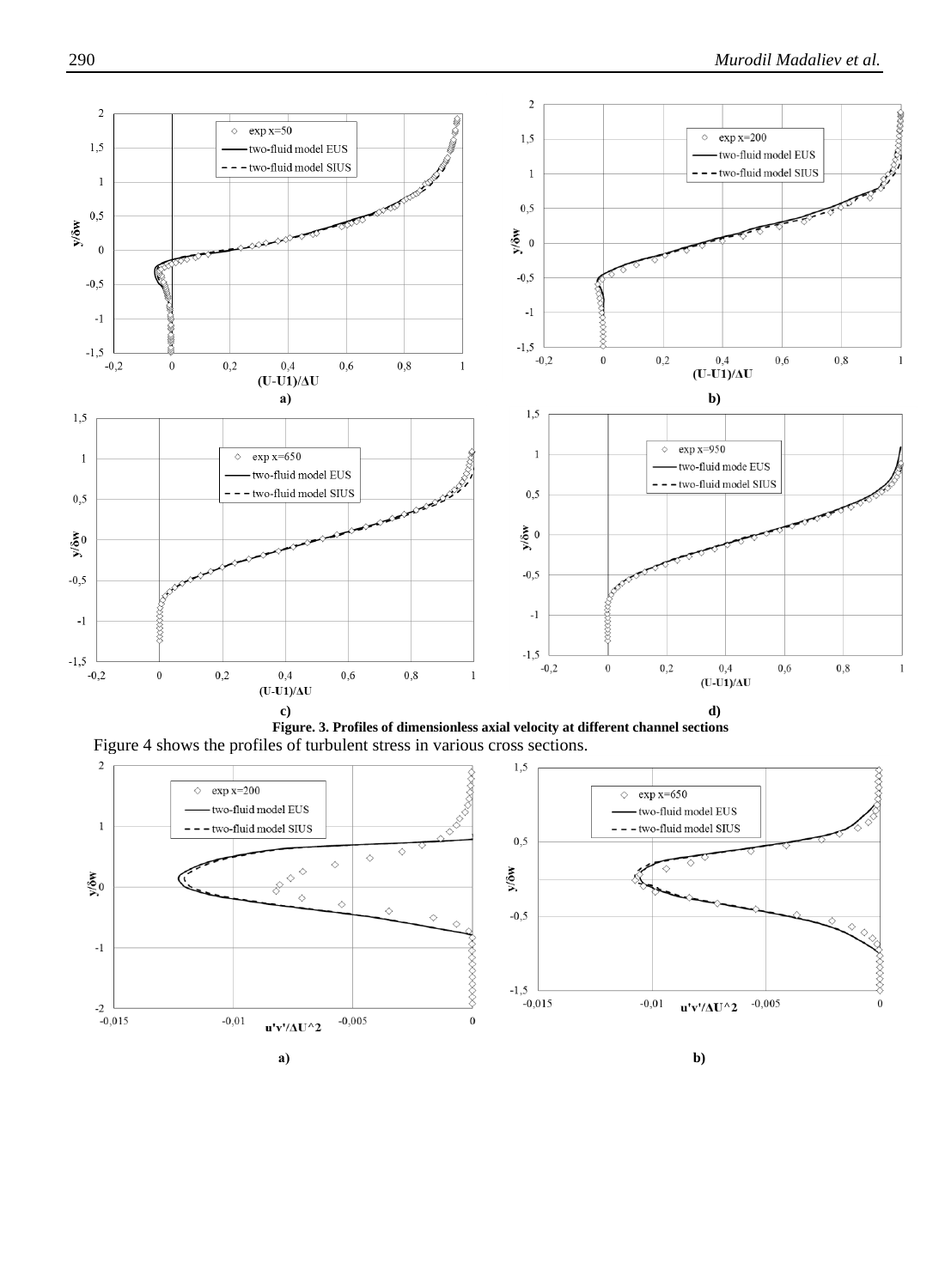

**c) Figure. 4. Profiles of turbulent stress at different cross-sections of channels**

|  | Table 1 shows the results of the axial speed for various sections of the channels |
|--|-----------------------------------------------------------------------------------|
|--|-----------------------------------------------------------------------------------|

|              | $x = 50$ mm |            |             |              | $x = 200$ mm |                  |                  | $x = 650$ mm |            |            |             |
|--------------|-------------|------------|-------------|--------------|--------------|------------------|------------------|--------------|------------|------------|-------------|
| $y/\delta w$ | Exp         | <b>EUS</b> | <b>SIUS</b> | $y/\delta w$ | Exp          | <b>EUS</b>       | <b>SIUS</b>      | $y/\delta w$ | exp        | <b>EUS</b> | <b>SIUS</b> |
| $-1.24$      | $-0.00418$  | $-0.0041$  | $-0.00349$  | $-1.08$      | $-0.00327$   | $\boldsymbol{0}$ | $\mathbf{0}$     | $-1.23898$   | 0.000152   | 0.000152   | 0.000149    |
| $-1.12$      | $-0.00477$  | $-0.0039$  | $-0.00332$  | $-0.94$      | $-0.00679$   | $\mathbf{0}$     | $\boldsymbol{0}$ | $-1.20137$   | 0.000188   | 0.000188   | 0.000184    |
| $-1.01$      | $-0.00446$  | $-0.0044$  | $-0.00374$  | $-0.87$      | $-0.01102$   | $\mathbf{0}$     | $\boldsymbol{0}$ | $-1.15122$   | 0.000596   | 0.000596   | 0.000584    |
| $-0.9$       | $-0.0064$   | $-0.0053$  | $-0.00451$  | $-0.79$      | $-0.01396$   | $\mathbf{0}$     | $\boldsymbol{0}$ | $-1.13869$   | 0.000507   | 0.000507   | 0.000497    |
| $-0.79$      | $-0.00896$  | $-0.01$    | $-0.0085$   | $-0.65$      | $-0.01919$   | $-0.01$          | $-0.009$         | $-1.12615$   | 0.000564   | 0.000564   | 0.000553    |
| $-0.67$      | $-0.01364$  | $-0.02$    | $-0.017$    | $-0.58$      | $-0.01918$   | $-0.022$         | $-0.0198$        | $-1.11361$   | 0.000486   | 0.000486   | 0.000476    |
| $-0.56$      | $-0.0209$   | $-0.03$    | $-0.0255$   | $-0.5$       | 0.004269     | $-0.017$         | $-0.0153$        | $-1.10108$   | 0.004269   | 0.000334   | 0.000328    |
| $-0.45$      | $-0.0294$   | $-0.05$    | $-0.0425$   | $-0.43$      | 0.030308     | 0.0063           | 0.006615         | $-1.05093$   | 0.000334   | $-3.1E-05$ | $-3.1E-05$  |
| $-0.33$      | $-0.04285$  | $-0.06$    | $-0.051$    | $-0.36$      | 0.072952     | 0.042            | 0.0441           | $-1.00078$   | $-0.00031$ | $-0.00031$ | $-0.0003$   |
| $-0.22$      | $-0.01157$  | $-0.05$    | $-0.0425$   | $-0.29$      | 0.12802      | 0.083            | 0.08715          | $-0.90048$   | 2.09E-05   | 2.09E-05   | 2.05E-05    |
| $-0.112$     | 0.081547    | 0.02       | 0.017       | $-0.21$      | 0.168856     | 0.15             | 0.1575           | $-0.80019$   | 0.004451   | 0.004451   | 0.004362    |
| $\bf{0}$     | 0.124718    | 0.2        | 0.17        | $-0.14$      | 0.240569     | 0.2151           | 0.225855         | $-0.69989$   | 0.015261   | 0.015261   | 0.014956    |
| 0.112        | 0.322999    | 0.3423     | 0.349146    | $-0.07$      | 0.322602     | 0.2643           | 0.277515         | $-0.5996$    | 0.044201   | 0.044201   | 0.043317    |
| 0.22         | 0.484295    | 0.44       | 0.4488      | $\bf{0}$     | 0.365684     | 0.3258           | 0.34209          | $-0.51184$   | 0.083783   | 0.083783   | 0.082107    |
| 0.33         | 0.564305    | 0.53       | 0.5406      | 0.07         | 0.441907     | 0.38             | 0.399            | $-0.43662$   | 0.130428   | 0.130428   | 0.12782     |
| 0.45         | 0.655073    | 0.62       | 0.6324      | 0.14         | 0.510731     | 0.45             | 0.4725           | $-0.31125$   | 0.217879   | 0.217879   | 0.213521    |
| 0.56         | 0.712142    | 0.7        | 0.714       | 0.21         | 0.569431     | 0.5              | 0.525            | $-0.22349$   | 0.295538   | 0.295538   | 0.289627    |
| 0.67         | 0.773725    | 0.76       | 0.7752      | 0.29         | 0.660308     | 0.58             | 0.609            | $-0.11066$   | 0.400805   | 0.400805   | 0.392788    |
| 0.79         | 0.818333    | 0.811      | 0.82722     | 0.36         | 0.683532     | 0.65             | 0.6825           | $-0.09812$   | 0.412492   | 0.412492   | 0.404242    |
| 0.9          | 0.861933    | 0.8567     | 0.873834    | 0.43         | 0.748025     | 0.7              | 0.735            | $-0.08559$   | 0.42442    | 0.42442    | 0.415932    |
| 1.02         | 0.89001     | 0.8852     | 0.902904    | 0.5          | 0.785037     | 0.75             | 0.7875           | $-0.03544$   | 0.470831   | 0.470831   | 0.461414    |
| 1.12         | 0.910355    | 0.9053     | 0.923406    | 0.58         | 0.824922     | 0.8              | 0.84             | $-0.0229$    | 0.482388   | 0.482388   | 0.47274     |
| 1.24         | 0.9321      | 0.9261     | 0.944622    | 0.65         | 0.895387     | 0.8362           | 0.852924         | $-0.01036$   | 0.494065   | 0.494065   | 0.484183    |
|              |             |            |             | 0.79         | 0.932189     | 0.9212           | 0.939624         | 0.002173     | 0.506625   | 0.506625   | 0.496492    |
|              |             |            |             | $\bf 0.87$   | 0.945188     | 0.9359           | 0.954618         | 0.039784     | 0.541693   | 0.541693   | 0.552527    |
|              |             |            |             | 0.94         | 0.938767     | 0.9474           | 0.966348         | 0.052321     | 0.55348    | 0.55348    | 0.564549    |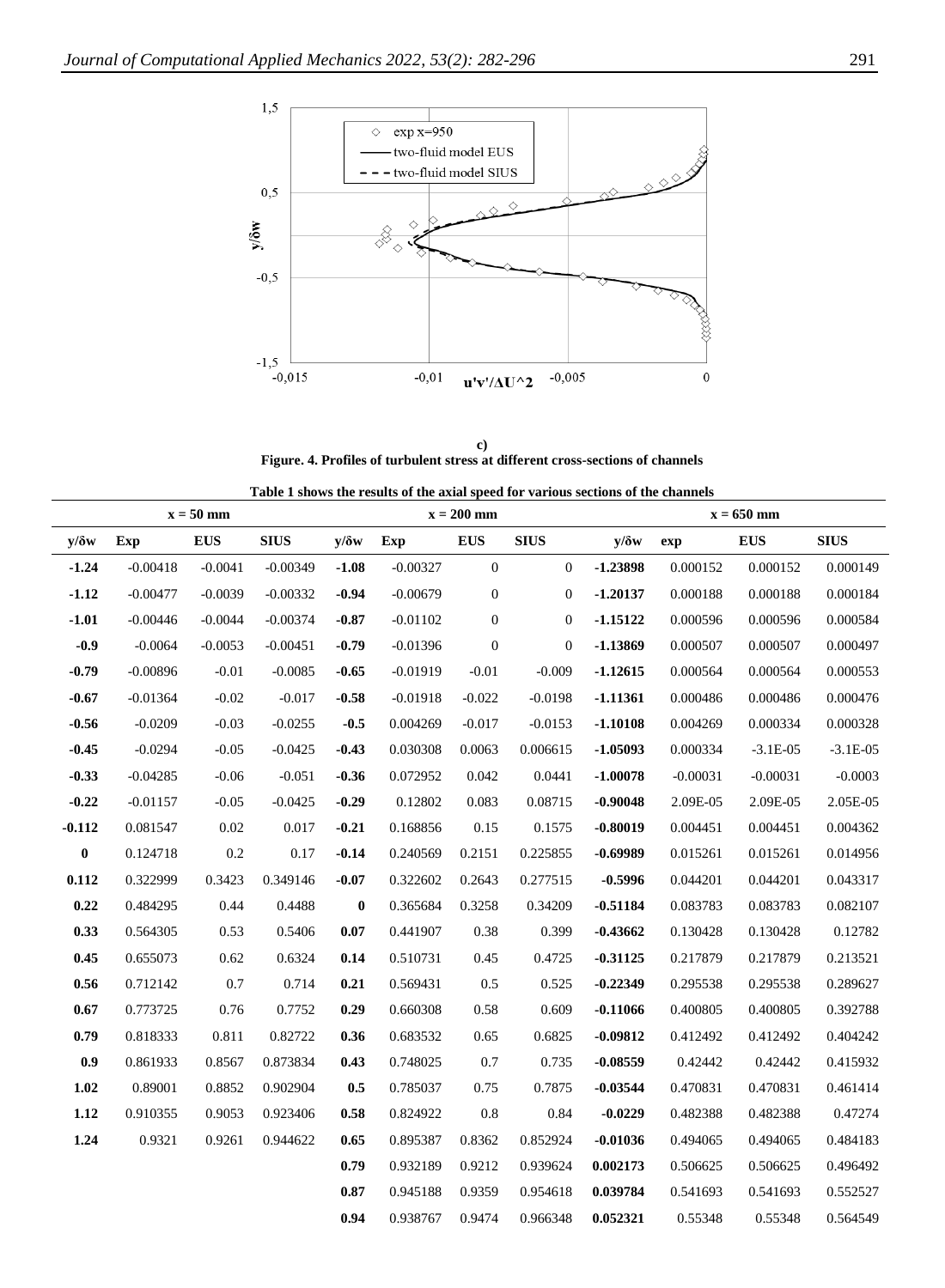| 0.96245  | 1.08 | 0.97 | 0.9894 | 0.089931 | 0.586771 | 0.586771 | 0.598506 |
|----------|------|------|--------|----------|----------|----------|----------|
| 0.983584 | 1.23 | 0.98 | 0.9996 | 0.102468 | 0.599206 | 0.599206 | 0.61119  |
| 0.988041 | 1.3  | 0.98 | 0.9996 | 0.115005 | 0.610454 | 0.610454 | 0.622664 |
| 0.989572 | 1.37 | 0.99 | 1.0098 | 0.127542 | 0.622377 | 0.622377 | 0.634825 |
| 0.991113 | 1.45 | 0.99 | 1.0098 | 0.140079 | 0.634007 | 0.634007 | 0.646687 |
|          |      |      |        | 0.152616 | 0.645334 | 0.645334 | 0.658241 |
|          |      |      |        | 0.165153 | 0.656766 | 0.656766 | 0.669901 |
|          |      |      |        | 0.202764 | 0.690329 | 0.690329 | 0.704136 |
|          |      |      |        | 0.303059 | 0.769159 | 0.769159 | 0.784542 |
|          |      |      |        | 0.415891 | 0.847942 | 0.847942 | 0.8649   |
|          |      |      |        | 0.50365  | 0.895914 | 0.895914 | 0.913832 |
|          |      |      |        | 0.616482 | 0.9386   | 0.9386   | 0.957372 |
|          |      |      |        | 0.70424  | 0.961045 | 0.961045 | 0.980266 |
|          |      |      |        | 0.829609 | 0.977576 | 0.977576 | 0.997127 |
|          |      |      |        | 0.917368 | 0.985068 | 0.985068 | 1.004769 |
|          |      |      |        | 1.017663 | 0.990026 | 0.990026 | 1.009827 |
|          |      |      |        | 1.042737 | 0.99151  | 0.99151  | 1.01134  |
|          |      |      |        | 1.067811 | 0.992163 | 0.992826 | 1.012683 |

As can be seen from Fig. 4, at close distances, the numerical results differ quite significantly from the experimental ones. Therefore, the results of the well-known Spalart-Allmaras SA [[40](#page-14-4)], Menter SST [[41](#page-14-5)] and Reynolds stress models SSG LRR-RSM [[47](#page-14-11)] were also obtained to check the reliability. On fig. Figures 5-6 show the results of the axial velocity profiles and turbulent stress profiles in different sections of the channel.

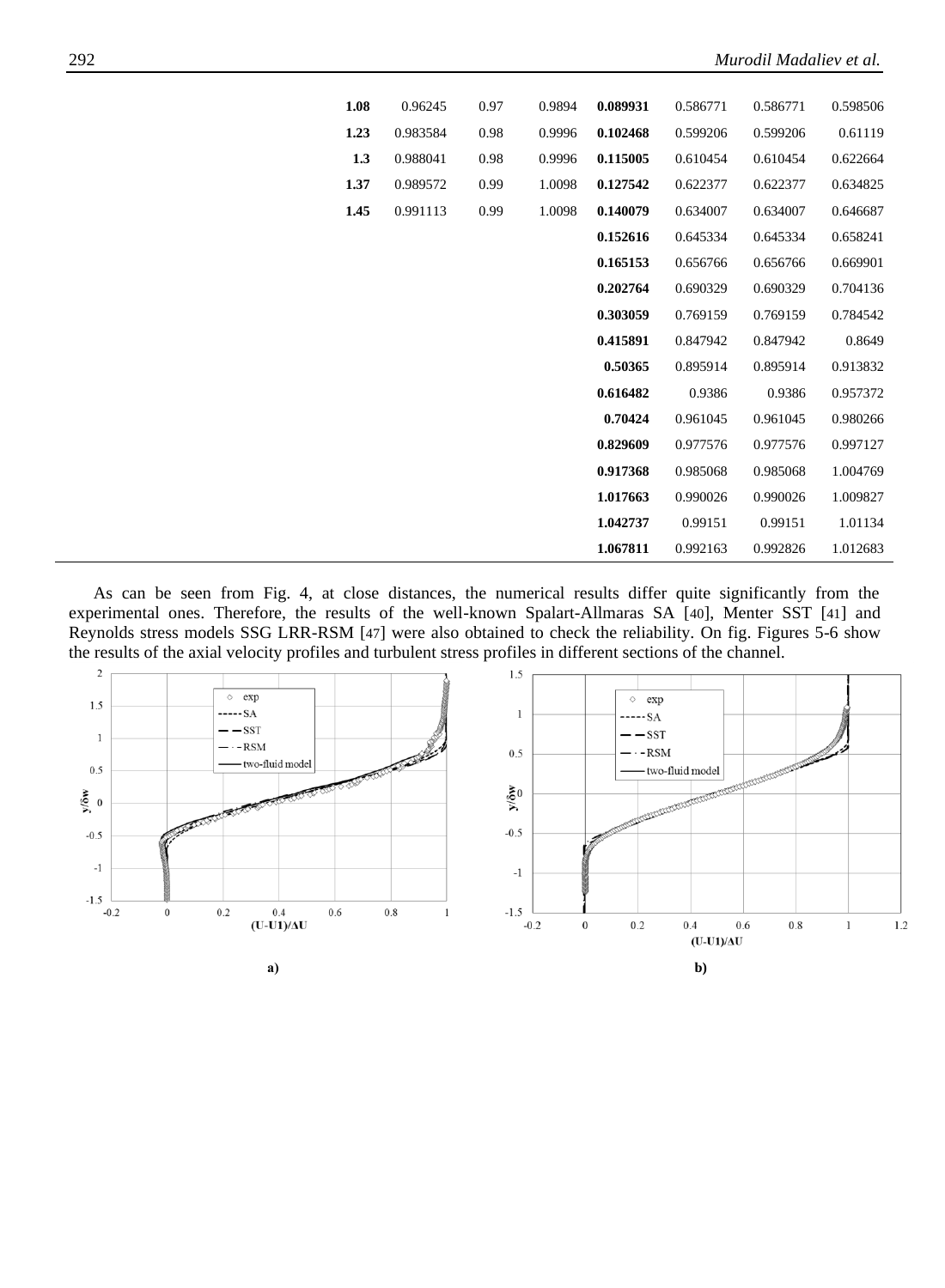

**Figure. 5. Axial velocity profiles for various channel sections x = 200 mm, b) at x = 650 mm, c) at x = 950 mm**



**c)**

**Figure. 6. Profiles of turbulent stress for different sections of channels x = 200 mm, b) at x = 650 mm, c) at x = 950 mm**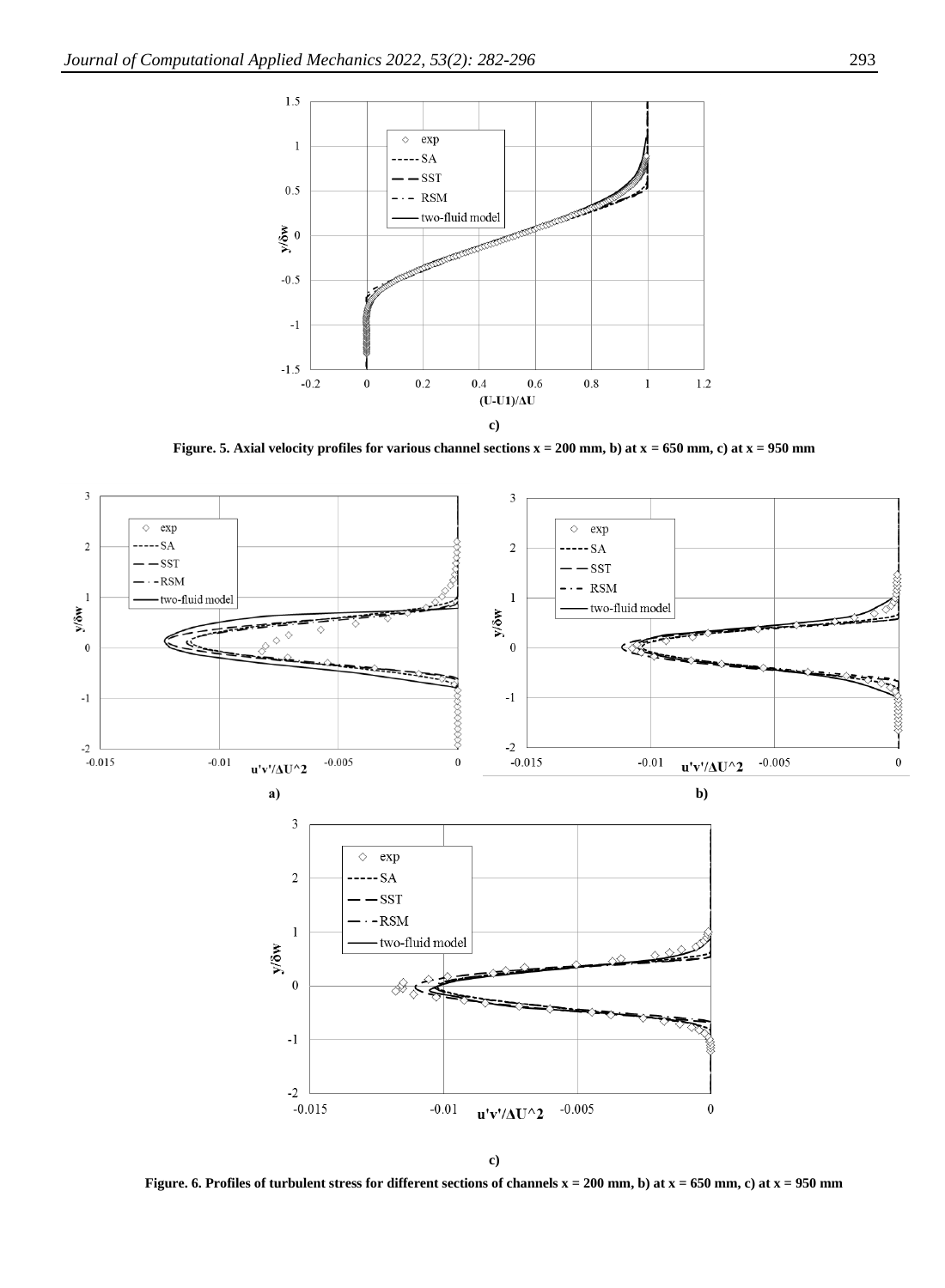It can be seen from the figures that the results of all models, despite the different approaches, are in good agreement with each other. Good agreement with the experimental data is observed for the longitudinal velocity profiles for various channel sections. As for turbulent stresses, good agreement with experimental data occurs far from the plate and, for unknown reasons, somewhat worse near it. From the presented figures, one can also judge that the results are practically independent of difference schemes for numerical implementation. However, the semiimplicit scheme makes it possible to carry out numerical calculations with much larger time steps than when using the explicit scheme.

# **8. Conclusion**

• The paper presents the numerical results of mixing two incompressible viscous fluids in a flat channel using the well-known Spalart-Allmaras SA, Menter SST and Reynolds stresses SSG LRR-RSM models, as well as a two-fluid turbulent model. Velocity and turbulent stress profiles are demonstrated for various channel sections. Numerical implementation of the models showed that all of them practically give the same results. However, the computational costs for numerical implementation for each model turned out to be different. The models of Menter SST and Reynolds stresses SSG LRR-RSM turned out to be very demanding on the computational grid, as well as on the integration time. These models require a high resolution of computational grids and, for stability, it is necessary to integrate with sufficiently small-time steps. The two-fluid model turned out to be the least demanding on computing resources. This model retained its stability even with a 20-fold increase in the time step than was required to implement the Spalart-Allmaras SA model. It should be noted that the results of the twofluid model turned out to be practically independent of the choice of difference schemes. The obtained results showed that the two-fluid model has a fairly good accuracy, is easy to implement numerically, and has a high stability. Therefore, it can be recommended for calculations of more complex turbulent flows.

# **References**

- <span id="page-12-0"></span>[1] M. R. Gorji, S. Cosyns, C. Debbaut, G. Ghorbaniasl, W. Willaert, W. Ceelen, Analysis of the effect of liquid viscosity on the aerosol distribution during Pressurized Intraperitoneal Aerosol Chemotherapy (PIPAC) using computational modeling, *European Journal of Surgical Oncology,* Vol. 48, No. 2, pp. e159, 2022.
- [2] M. R. Gorji, C. Debbaut, G. Ghorbaniasl, W. Willaert, S. Cosyns, W. Ceelen, Electrostatic precipitation pressurized intraperitoneal aerosol chemotherapy (ePIPAC): Finding the optimal electrical potential, *European Journal of Surgical Oncology,* Vol. 47, No. 2, pp. e30, 2021.
- [3] M. Rahimi-Gorji, G. Ghorbaniasl, S. Cosyns, W. Willaert, W. Ceelen, Effect of fluid flow rate and droplet size on spatial aerosol distribution during pressurized intraperiational aerosol chemotherapy (PIPAC), in *Proceeding of*.
- <span id="page-12-1"></span>[4] H. Asemi, S. Asemi, A. Farajpour, M. Mohammadi, Nanoscale mass detection based on vibrating piezoelectric ultrathin films under thermo-electro-mechanical loads, *Physica E: Low-dimensional Systems and Nanostructures,* Vol. 68, pp. 112-122, 2015.
- <span id="page-12-2"></span>[5] S. Asemi, A. Farajpour, H. Asemi, M. Mohammadi, Influence of initial stress on the vibration of doublepiezoelectric-nanoplate systems with various boundary conditions using DQM, *Physica E: Lowdimensional Systems and Nanostructures,* Vol. 63, pp. 169-179, 2014.
- <span id="page-12-3"></span>[6] S. Asemi, A. Farajpour, M. Mohammadi, Nonlinear vibration analysis of piezoelectric nanoelectromechanical resonators based on nonlocal elasticity theory, *Composite Structures,* Vol. 116, pp. 703-712, 2014.
- <span id="page-12-4"></span>[7] S. R. Asemi, M. Mohammadi, A. Farajpour, A study on the nonlinear stability of orthotropic single-layered graphene sheet based on nonlocal elasticity theory, *Latin American Journal of Solids and Structures,* Vol. 11, No. 9, pp. 1515-1540, 2014.
- <span id="page-12-5"></span>[8] M. Baghani, M. Mohammadi, A. Farajpour, Dynamic and stability analysis of the rotating nanobeam in a nonuniform magnetic field considering the surface energy, *International Journal of Applied Mechanics,* Vol. 8, No. 04, pp. 1650048, 2016.
- [9] !!! INVALID CITATION !!! [4-35].
- <span id="page-12-6"></span>[10] A. Farajpour, M. Mohammadi, A. Shahidi, M. Mahzoon, Axisymmetric buckling of the circular graphene sheets with the nonlocal continuum plate model, *Physica E: Low-dimensional Systems and Nanostructures,* Vol. 43, No. 10, pp. 1820-1825, 2011.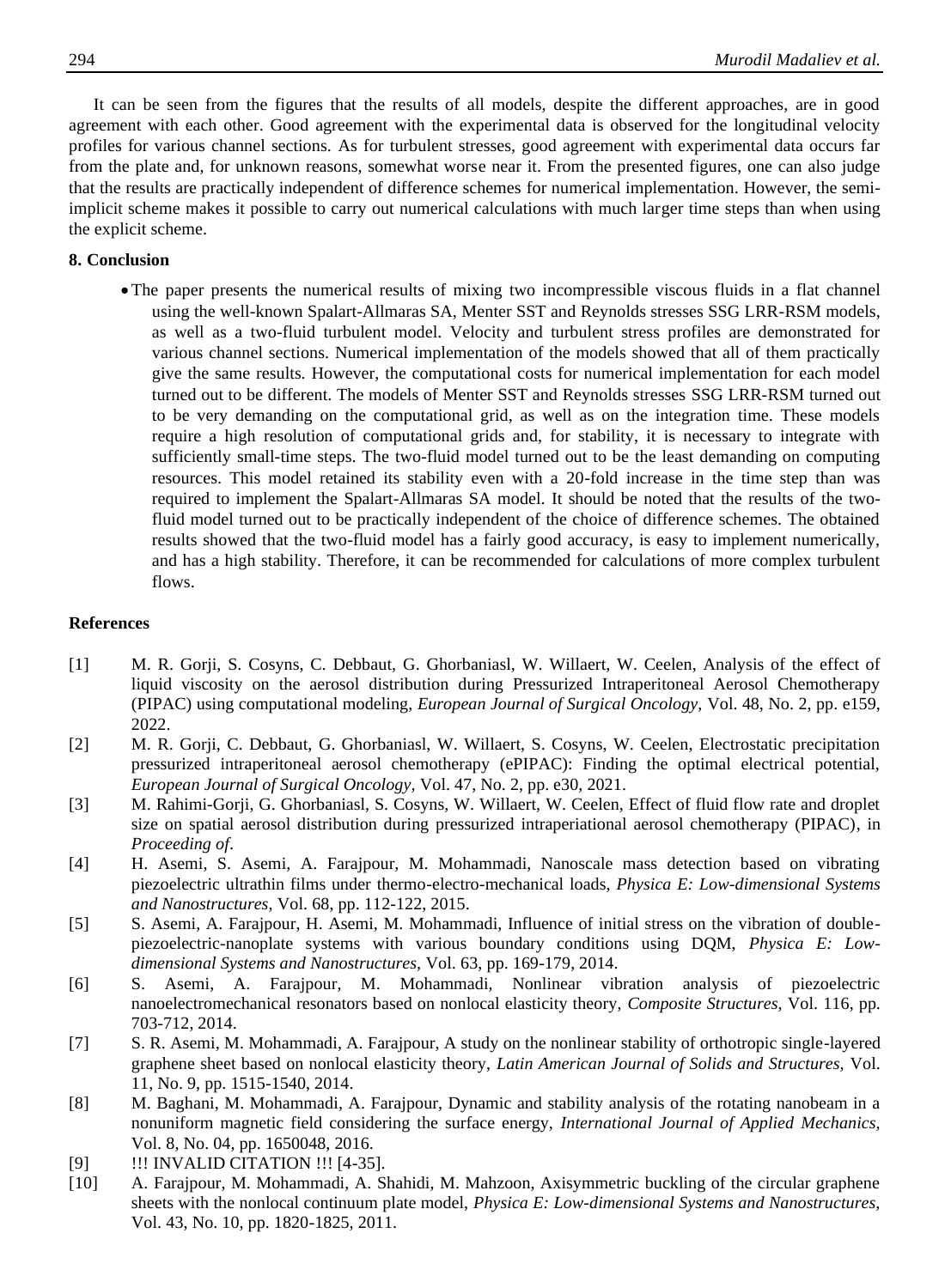- <span id="page-13-13"></span>[11] M. Mohammadi, A. Rastgoo, Primary and secondary resonance analysis of FG/lipid nanoplate with considering porosity distribution based on a nonlinear elastic medium, *Mechanics of Advanced Materials and Structures,* Vol. 27, No. 20, pp. 1709-1730, 2020.
- <span id="page-13-11"></span>[12] M. Mohammadi, M. Hosseini, M. Shishesaz, A. Hadi, A. Rastgoo, Primary and secondary resonance analysis of porous functionally graded nanobeam resting on a nonlinear foundation subjected to mechanical and electrical loads, *European Journal of Mechanics-A/Solids,* Vol. 77, pp. 103793, 2019.
- [13] M. Mohammadi, A. Rastgoo, Nonlinear vibration analysis of the viscoelastic composite nanoplate with three directionally imperfect porous FG core, *Structural Engineering and Mechanics, An Int'l Journal,* Vol. 69, No. 2, pp. 131-143, 2019.
- <span id="page-13-3"></span>[14] A. Farajpour, A. Rastgoo, M. Mohammadi, Vibration, buckling and smart control of microtubules using piezoelectric nanoshells under electric voltage in thermal environment, *Physica B: Condensed Matter,* Vol. 509, pp. 100-114, 2017.
- <span id="page-13-1"></span>[15] A. Farajpour, M. H. Yazdi, A. Rastgoo, M. Loghmani, M. Mohammadi, Nonlocal nonlinear plate model for large amplitude vibration of magneto-electro-elastic nanoplates, *Composite Structures,* Vol. 140, pp. 323- 336, 2016.
- <span id="page-13-4"></span>[16] A. Farajpour, M. Yazdi, A. Rastgoo, M. Mohammadi, A higher-order nonlocal strain gradient plate model for buckling of orthotropic nanoplates in thermal environment, *Acta Mechanica,* Vol. 227, No. 7, pp. 1849- 1867, 2016.
- <span id="page-13-5"></span>[17] M. R. Farajpour, A. Rastgoo, A. Farajpour, M. Mohammadi, Vibration of piezoelectric nanofilm-based electromechanical sensors via higher-order non-local strain gradient theory, *Micro & Nano Letters,* Vol. 11, No. 6, pp. 302-307, 2016.
- <span id="page-13-14"></span>[18] M. Mohammadi, M. Safarabadi, A. Rastgoo, A. Farajpour, Hygro-mechanical vibration analysis of a rotating viscoelastic nanobeam embedded in a visco-Pasternak elastic medium and in a nonlinear thermal environment, *Acta Mechanica,* Vol. 227, No. 8, pp. 2207-2232, 2016.
- [19] M. Safarabadi, M. Mohammadi, A. Farajpour, M. Goodarzi, Effect of surface energy on the vibration analysis of rotating nanobeam, 2015.
- <span id="page-13-2"></span>[20] A. Farajpour, A. Rastgoo, M. Mohammadi, Surface effects on the mechanical characteristics of microtubule networks in living cells, *Mechanics Research Communications,* Vol. 57, pp. 18-26, 2014.
- [21] M. Goodarzi, M. Mohammadi, A. Farajpour, M. Khooran, Investigation of the effect of pre-stressed on vibration frequency of rectangular nanoplate based on a visco-Pasternak foundation, 2014.
- <span id="page-13-6"></span>[22] M. Mohammadi, A. Farajpour, M. Goodarzi, F. Dinari, Thermo-mechanical vibration analysis of annular and circular graphene sheet embedded in an elastic medium, *Latin American Journal of Solids and Structures,* Vol. 11, pp. 659-682, 2014.
- <span id="page-13-7"></span>[23] M. Mohammadi, A. Farajpour, M. Goodarzi, Numerical study of the effect of shear in-plane load on the vibration analysis of graphene sheet embedded in an elastic medium, *Computational Materials Science,* Vol. 82, pp. 510-520, 2014.
- <span id="page-13-8"></span>[24] M. Mohammadi, A. Farajpour, A. Moradi, M. Ghayour, Shear buckling of orthotropic rectangular graphene sheet embedded in an elastic medium in thermal environment, *Composites Part B: Engineering,* Vol. 56, pp. 629-637, 2014.
- <span id="page-13-12"></span>[25] M. Mohammadi, A. Moradi, M. Ghayour, A. Farajpour, Exact solution for thermo-mechanical vibration of orthotropic mono-layer graphene sheet embedded in an elastic medium, *Latin American Journal of Solids and Structures,* Vol. 11, No. 3, pp. 437-458, 2014.
- [26] M. Mohammadi, A. Farajpour, M. Goodarzi, R. Heydarshenas, Levy type solution for nonlocal thermomechanical vibration of orthotropic mono-layer graphene sheet embedded in an elastic medium, *Journal of Solid Mechanics,* Vol. 5, No. 2, pp. 116-132, 2013.
- [27] M. Mohammadi, A. Farajpour, M. Goodarzi, H. Mohammadi, Temperature Effect on Vibration Analysis of Annular Graphene Sheet Embedded on Visco-Pasternak Foundati, *Journal of Solid Mechanics,* Vol. 5, No. 3, pp. 305-323, 2013.
- <span id="page-13-9"></span>[28] M. Mohammadi, M. Ghayour, A. Farajpour, Free transverse vibration analysis of circular and annular graphene sheets with various boundary conditions using the nonlocal continuum plate model, *Composites Part B: Engineering,* Vol. 45, No. 1, pp. 32-42, 2013.
- <span id="page-13-10"></span>[29] M. Mohammadi, M. Goodarzi, M. Ghayour, A. Farajpour, Influence of in-plane pre-load on the vibration frequency of circular graphene sheet via nonlocal continuum theory, *Composites Part B: Engineering,* Vol. 51, pp. 121-129, 2013.
- <span id="page-13-0"></span>[30] M. Danesh, A. Farajpour, M. Mohammadi, Axial vibration analysis of a tapered nanorod based on nonlocal elasticity theory and differential quadrature method, *Mechanics Research Communications,* Vol. 39, No. 1, pp. 23-27, 2012.